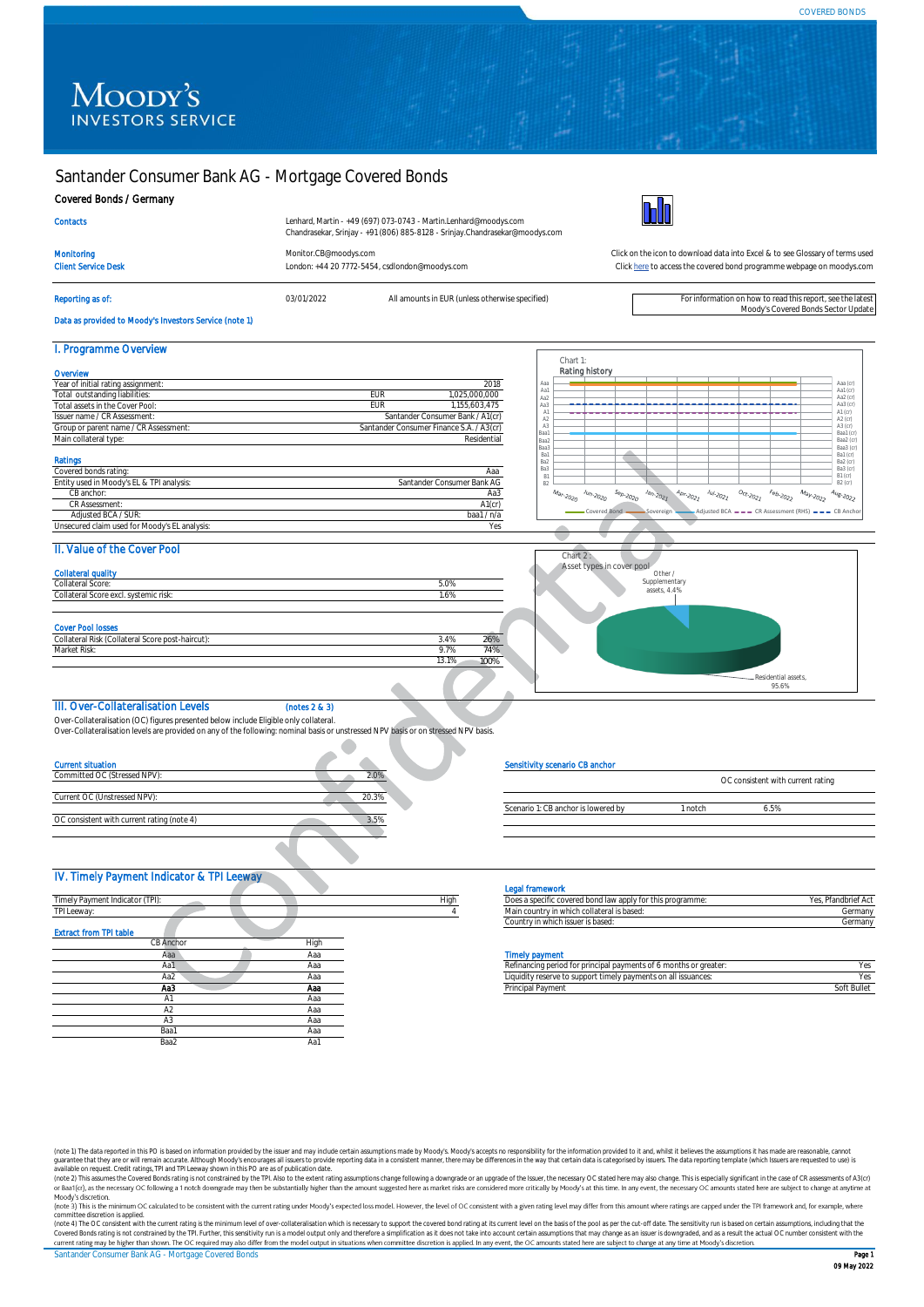#### V. Asset Liability Profile

#### Interest Rate & Duration Mismatch (note 5) Swap Arrangements









# VI. Performance Evolution





This publication does not announce a credit rating action. For<br>any credit ratings referenced in this publication, please see the<br>ratings tab on the issuer/entity page on <u>www.moodys.com</u><br>for the most updated credit rating

Santander Consumer Bank AG - Mortgage Covered Bonds Page 2 November 2008 and 2008 and 2008 and 2008 and 2008 and 2008 and 2008 and 2008 and 2008 and 2008 and 2008 and 2008 and 2008 and 2008 and 2008 and 2008 and 2008 and 2 (note 5) This assumes no prepayment.<br>(note 6) Based on principal flows only Assumptions include no prepayments, principal collections limited to the portion of assets that make up the amount of the liabilities plus committ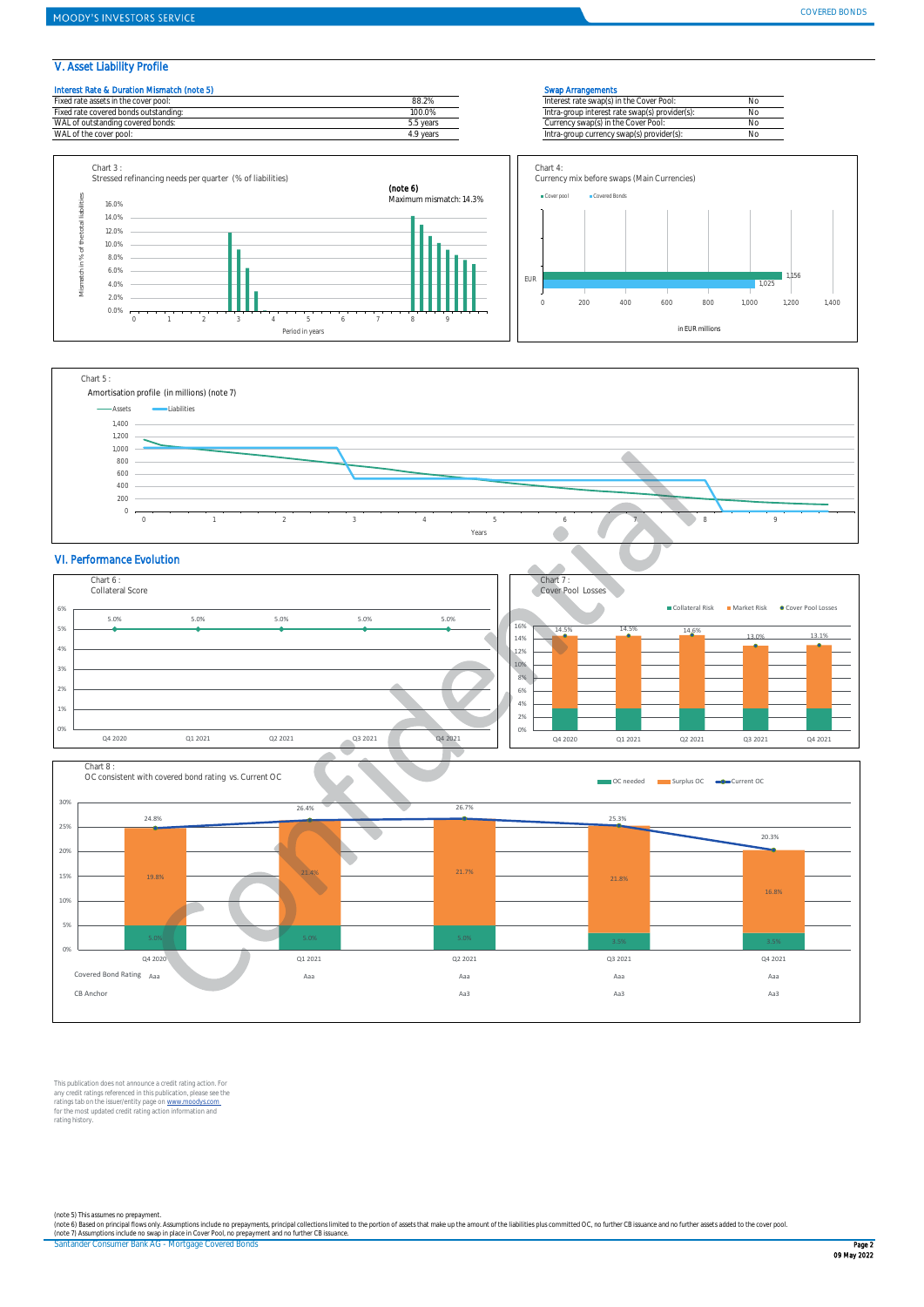### VII. Cover Pool Information - Residential Assets

| Overview                       |             | Specific Loan and Borrower characteristics                  |       |
|--------------------------------|-------------|-------------------------------------------------------------|-------|
| Asset type:                    | Residential | Loans with an external quarantee in addition to a mortgage: | n/;   |
| Asset balance:                 | 104,353,475 | Interest only Loans                                         | 2.9%  |
| Average Ioan balance:          | 58,388      | Loans for second homes / Vacation:                          | 0.0%  |
| Number of loans:               | 18,914      | Buy to let loans / Non owner occupied properties:           | 11.5% |
| Number of borrowers:           | 23,161      | Limited income verified:                                    | n/c   |
| Number of properties:          | 13.799      | Adverse credit characteristics (**)                         | n/c   |
| WA remaining term (in months): |             |                                                             |       |
| WA seasoning (in months):      |             |                                                             |       |

| WA unindexed LTV (*)    | 50.5%         |
|-------------------------|---------------|
| WA Indexed I TV:        | n/d           |
| Valuation type:         | Lending Value |
| I TV threshold:         | 60.0%         |
| Junior ranks:           | n/d           |
| Loans with Prior Ranks: | 2.7%          |

#### Specific Loan and Borrower characteristics

| Asset type            | <b>Residential</b> | -Loans with an external quarantee in addition to a mortgage: |       |
|-----------------------|--------------------|--------------------------------------------------------------|-------|
| Asset balance:        | 104,353,475        | Interest only Loans                                          | 2.9%  |
| Average Ioan balance: | 58,388             | Loans for second homes / Vacation:                           | 0.0%  |
| Number of loans:      | 18,914             | Buy to let loans / Non owner occupied properties:            | 11.5% |
| Number of borrowers:  | 23,161             | Limited income verified:                                     |       |
| Number of properties: | 13,799             | Adverse credit characteristics (**)                          |       |
|                       |                    |                                                              |       |

#### Performance

|                  |                              | ፡ 6months).<br>∟oans<br>$\rightarrow$ 2 2 months - $\sim$<br>; in arrears ( | 0.0%    |
|------------------|------------------------------|-----------------------------------------------------------------------------|---------|
| Details on LT\   |                              | 12months):<br>$\leq$ 6 months $\leq$<br>' in arrears ،<br>.oans             | $0.0\%$ |
| WA unindexed LTV | いんしょう にんしゅう しゅうしゃ<br>JU.J /6 | Loans in arrears (<br>12months)<br>. <u>.</u>                               | $0.0\%$ |
| WA Indexed LT    | n/d                          | Loans in a foreclosure procedure:                                           | $0.0\%$ |
|                  |                              |                                                                             |         |

#### **Multi-Family Properties**

|                                        | Loans to tenants of tenant-owned Housing Cooperatives: | n/a |
|----------------------------------------|--------------------------------------------------------|-----|
| Other type of Multi-Family loans (***) |                                                        | n/a |



(note \*) may be based on property value at time of origination or further advance or borrower refinancing.<br>(note \*\*) Typically borrowers with a previous personal bankruptcy or borrowers with record of court claims against

Santander Consumer Bank AG - Mortgage Covered Bonds **Page 3** Page 3 **Page 3** Page 3 Page 3 Page 3 Page 3 Page 3 Page 3 Page 3 Page 3 Page 3 Page 3 Page 3 Page 3 Page 3 Page 3 Page 3 Page 3 Page 3 Page 3 Page 3 Page 3 Page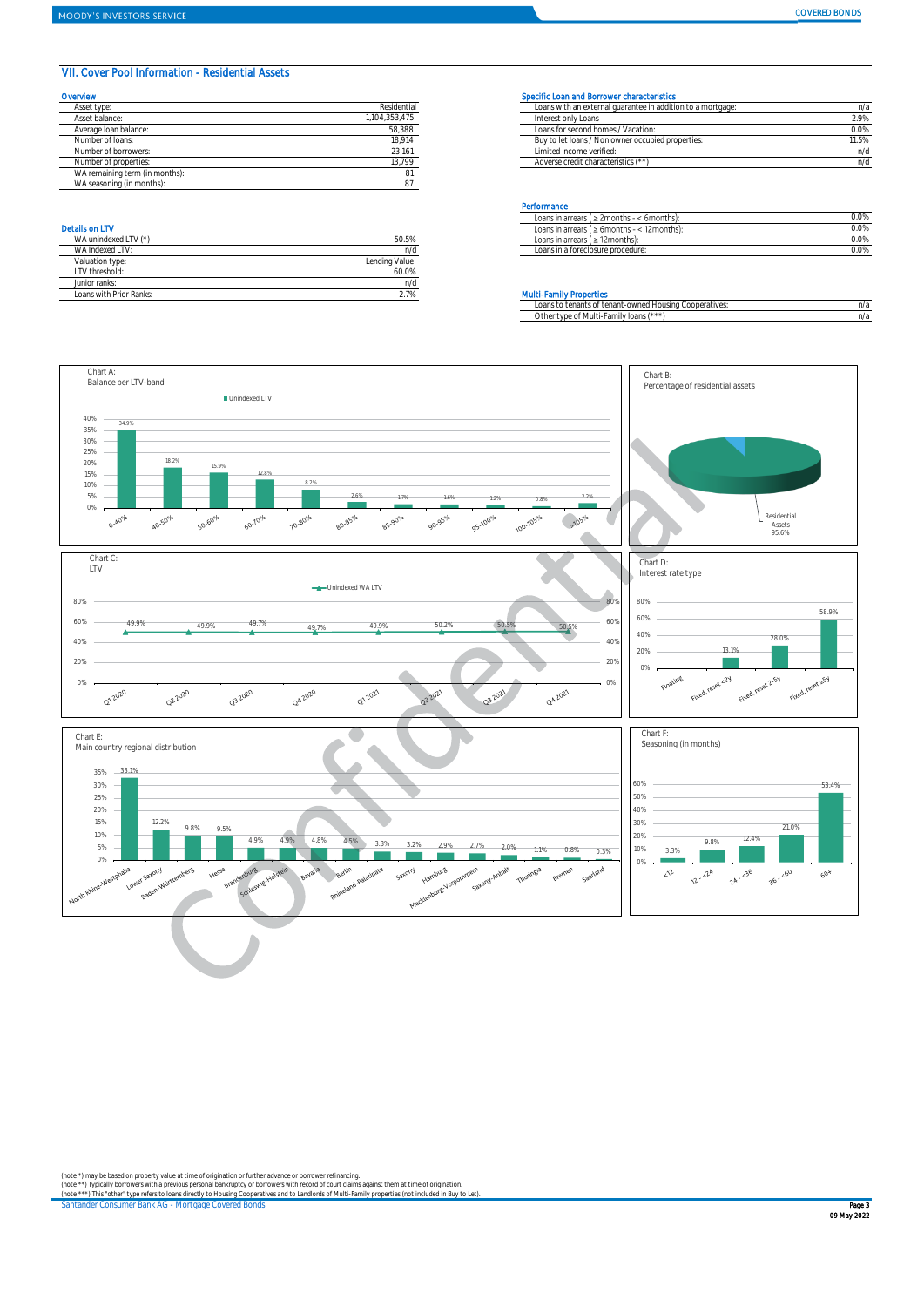# MOODY'S INVESTORS SERVICE

COVERED BONDS

# VIII. Cover Pool Information - Supplementary Assets

| Overvlew                       |                      | Specific Loan and Borrower characteristics    |
|--------------------------------|----------------------|-----------------------------------------------|
| Asset type:                    | Supplementary Assets | Repo eligible assets:                         |
| Asset balance:                 | 51.250.000           | Percentage of fixed rate assets:              |
| WA remaining Term (in months): | n/d                  | Percentage of bullet assets:                  |
| Number of assets:              |                      | Assets in non-domestic currency:              |
| Number of borrowers:           |                      | Performance                                   |
| Average assets size:           | 51.250.000           | Assets in arrears ( $\geq$ 2months - < 6month |
| Average exposure to borrowers: | 51.250.000           | Assets in arrears ( > 6months - < 12month     |

| <b>Prvlew</b>                  |                      | Specific Loan and Borrower characteristics          |         |
|--------------------------------|----------------------|-----------------------------------------------------|---------|
| Asset type:                    | Supplementary Assets | Repo eligible assets:                               | 100.0%  |
| Asset balance:                 | 51,250,000           | Percentage of fixed rate assets:                    | 0.0%    |
| WA remaining Term (in months): | n/d                  | Percentage of bullet assets:                        | $0.0\%$ |
| Number of assets:              |                      | Assets in non-domestic currency:                    | 0.0%    |
| Number of borrowers:           |                      | Performance                                         |         |
| Average assets size:           | 51,250,000           | Assets in arrears ( $\geq$ 2months - < 6months):    | 0.0%    |
| Average exposure to borrowers: | 51,250,000           | Assets in arrears ( $\geq 6$ months - < 12 months): | 0.0%    |
|                                |                      | Assets in arrears ( > 12months):                    | 0.0%    |
|                                |                      | Assets in a enforcement procedure:                  | 0.0%    |

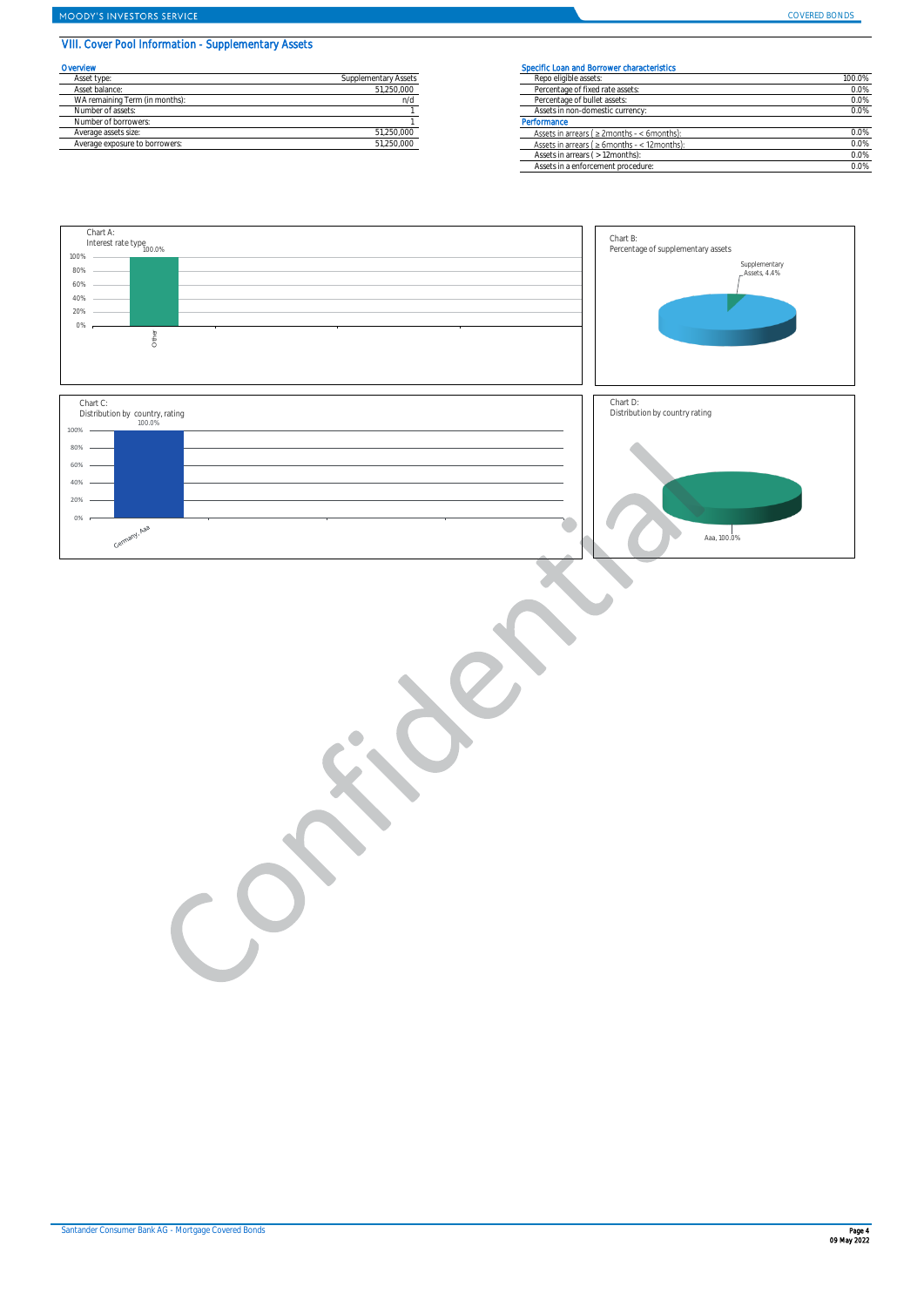## IX. Liabilities Information: Last 50 Issuances

| . <del>. .</del><br>-----<br><b>ISIN</b> | Series<br><b>Number</b> | Currency   | Outstanding<br>Amount     | Issuance<br>Date         | Expected<br>Maturity     | <b>Extended</b><br><b>Maturity</b> | <b>Interest Rate</b><br><b>Type</b> | Coupon           | Principal<br>Payment       |
|------------------------------------------|-------------------------|------------|---------------------------|--------------------------|--------------------------|------------------------------------|-------------------------------------|------------------|----------------------------|
| XS2421360558<br>XS2114143758             | u/d<br>n/d              | EUR<br>EUR | 25,000,000<br>500,000,000 | 17/12/2021<br>14/02/2020 | 17/12/2026<br>14/02/2030 | 17/12/2027<br>14/02/2031           | Fixed rate<br>Fixed rate            | 0.010%<br>0.050% | Soft Bullet<br>Soft Bullet |
| XS1727499680                             | n/d                     | EUR        | 500,000,000               | 05/12/2017               | 05/12/2024               | 05/12/2025                         | Fixed rate                          | 0.250%           | Soft Bullet                |
|                                          |                         |            |                           |                          |                          |                                    |                                     |                  |                            |
|                                          |                         |            |                           |                          |                          |                                    |                                     |                  |                            |
|                                          |                         |            |                           |                          |                          |                                    |                                     |                  |                            |
|                                          |                         |            |                           |                          |                          |                                    |                                     |                  |                            |
|                                          |                         |            |                           |                          |                          |                                    |                                     |                  |                            |
|                                          |                         |            |                           |                          |                          |                                    |                                     |                  |                            |
|                                          |                         |            |                           |                          |                          |                                    |                                     |                  |                            |
|                                          |                         |            |                           |                          |                          |                                    |                                     |                  |                            |
|                                          |                         |            |                           |                          |                          |                                    |                                     |                  |                            |
|                                          |                         |            |                           |                          |                          |                                    |                                     |                  |                            |
|                                          |                         |            |                           |                          |                          |                                    |                                     |                  |                            |
|                                          |                         |            |                           |                          |                          |                                    |                                     |                  |                            |
|                                          |                         |            |                           |                          |                          |                                    |                                     |                  |                            |
|                                          |                         |            |                           |                          |                          |                                    |                                     |                  |                            |
|                                          |                         |            |                           |                          |                          |                                    |                                     |                  |                            |
|                                          |                         |            |                           |                          |                          |                                    |                                     |                  |                            |
|                                          |                         |            |                           |                          |                          |                                    |                                     |                  |                            |
|                                          |                         |            |                           |                          |                          |                                    |                                     |                  |                            |
|                                          |                         |            |                           |                          |                          |                                    |                                     |                  |                            |
|                                          |                         |            |                           |                          |                          |                                    |                                     |                  |                            |
|                                          |                         |            |                           |                          |                          |                                    |                                     |                  |                            |
|                                          |                         |            |                           |                          |                          |                                    |                                     |                  |                            |
|                                          |                         |            |                           |                          |                          |                                    |                                     |                  |                            |
|                                          |                         |            |                           |                          |                          |                                    |                                     |                  |                            |
|                                          |                         |            |                           |                          |                          |                                    |                                     |                  |                            |
|                                          |                         |            |                           |                          |                          |                                    |                                     |                  |                            |
|                                          |                         |            |                           |                          |                          |                                    |                                     |                  |                            |
|                                          |                         |            |                           |                          |                          | z.                                 |                                     |                  |                            |
|                                          |                         |            |                           |                          |                          |                                    |                                     |                  |                            |
|                                          |                         |            |                           |                          |                          |                                    |                                     |                  |                            |
|                                          |                         |            |                           |                          |                          |                                    |                                     |                  |                            |
|                                          |                         |            |                           |                          |                          |                                    |                                     |                  |                            |
|                                          |                         |            |                           |                          |                          |                                    |                                     |                  |                            |
|                                          |                         |            |                           | Δ                        |                          |                                    |                                     |                  |                            |
|                                          |                         |            |                           |                          |                          |                                    |                                     |                  |                            |
|                                          |                         |            |                           |                          |                          |                                    |                                     |                  |                            |
|                                          | CO                      |            |                           |                          |                          |                                    |                                     |                  |                            |